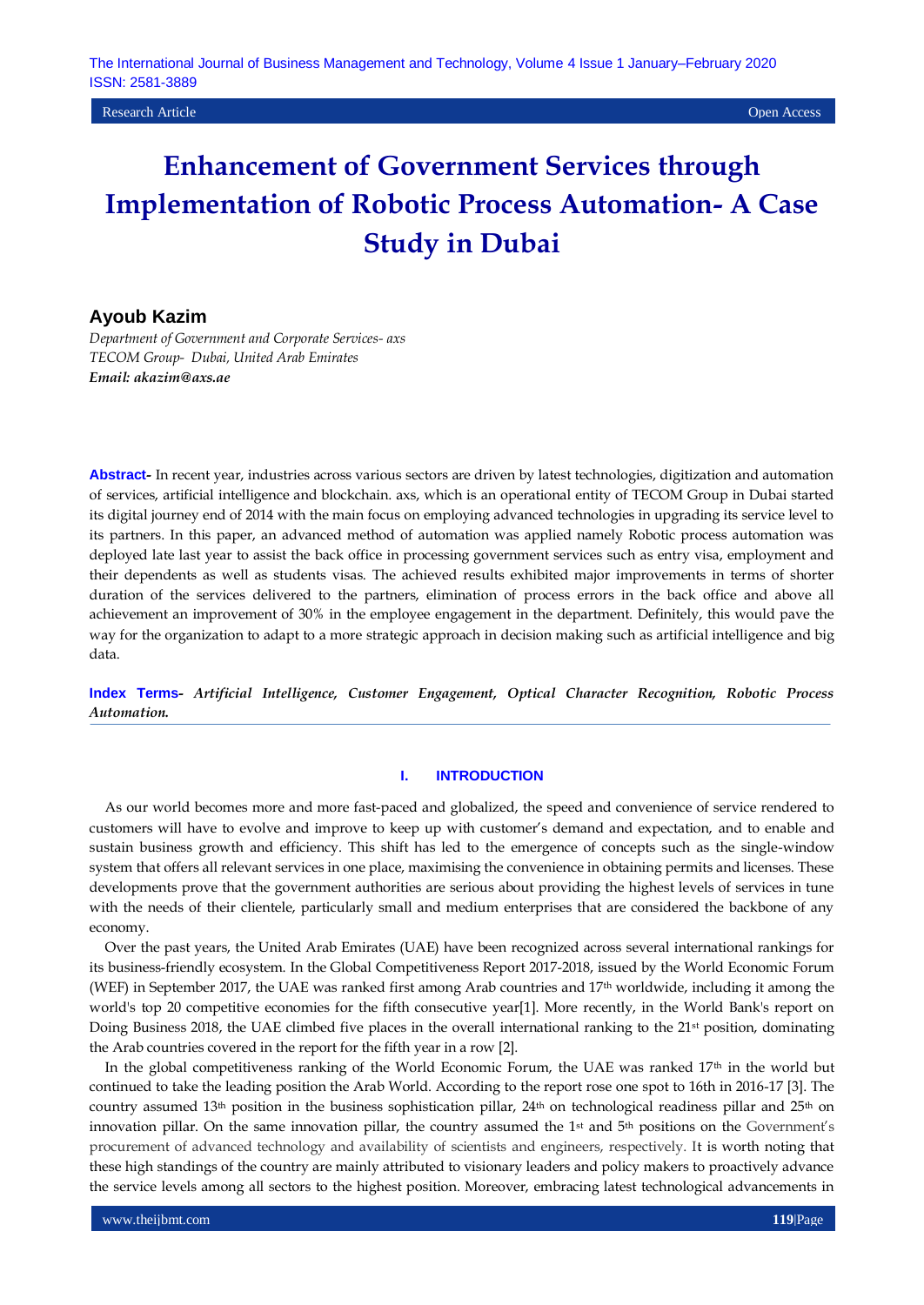the government transactions and processes aimed at enhancing customer's experience was the key factor in assuming these leading positions.

## **II. DUBAI'S DIGITAL JOURNEY**

Over the past years, the United Arab Emirates (UAE) have been investing heavily and adopting to Information and Communication Technology (ICT) in its government and private sectors. The Global Information Technology Report 2010-2011 indicates that the UAE leads the MENA region in leveraging on



Fig. 1 Dubai digital transformation milestone

ICT for increased economic diversification and competitiveness [4]. In its "Global Information Technology Report 2016", the UAE 26th out of 139 countries on its networked readiness index, making it the top performer among Arab countries, with an overall score of 5.3 out of 7. The country was also well positioned in terms of government usage, social impacts, environment for business and innovation, and individual usage [5]. Moving forward, the UAE will contribute \$8 billion Dollars in ICT sector as it scales up for its UAE Vision 2021 and the Expo 2020 [6].

Dubai, which is one of the 7 emirates in the UAE and a regional trade and commercial hub has one of the most advanced telecoms and IT markets in the Middle East. Dubai started its first digital journey in the year 2000 with the launch of Dubai e-government as shown in Fig. 1. The name changed to Dubai Smart Government Department in June 2013 in line with government initiative to transform the city to an era of smart government and to transform Dubai into the world's smartest and happiest city. The office have initiated major initiatives such as paperless government with 100 % of internal and customer transactions will be digitized from 2021, Blockchain where Dubai will be the first city fully powered by Blockchain by 2020 and Artificial Intelligence to drive Dubai to excel in the development and use of AI in ways that both boost innovation and deliver human benefit and happiness [7].

## **III. AXS AND TECOM GROUP**

TECOM Group was established in 1999 as part of a large conglomerate venture in the Emirate of Dubai aiming to diversify city's economy and make it home of SME's and multinational companies such as Microsoft, Oracle, HP, CNN, Pfizer among others. Company's journey of automation and digitization of services rendered to its communities started late in 2014 through exploring the possibilities of creating digital echo system. This drive led to creation of axs, which is considered a digital backbone operation of TECOM's Group. Currently, axs renders its services to over 5600 SMEs, large and multinational companies hosting around 100,000 workforce, their dependentand students across TECOM Group communities - including Dubai Internet City, Dubai Outsource City, Dubai Knowledge Park, Academic City, Media City, Dubai Design District and Industrial City. So far, axs has completed over 1.1 million transactions to date. At this point of time, there are over 200 offered services related to licensing and registration, lease management, government services with regards to visa and immigration and customer care as shown in Fig.2.

Annually, axs processes over 300,000 transactions, including student working permit visa processing, which launched at the beginning of this year. Through its strategic partnerships with government entities including Dubai Department of Economic Development, Emirates Identity Authority, Dubai Health Authority, General Directorate of Residency and Foreigners Affairs, Dubai Customs and Emirates Post Group, axs offers seamless governmental services required by companies and professionals.

Since its inception, axs has won 4 awards, one of which is the International Business Quality Award for Government Services, and recently, axs received the Gulf Customer Experience Awards Gulf Award for Government Services, as well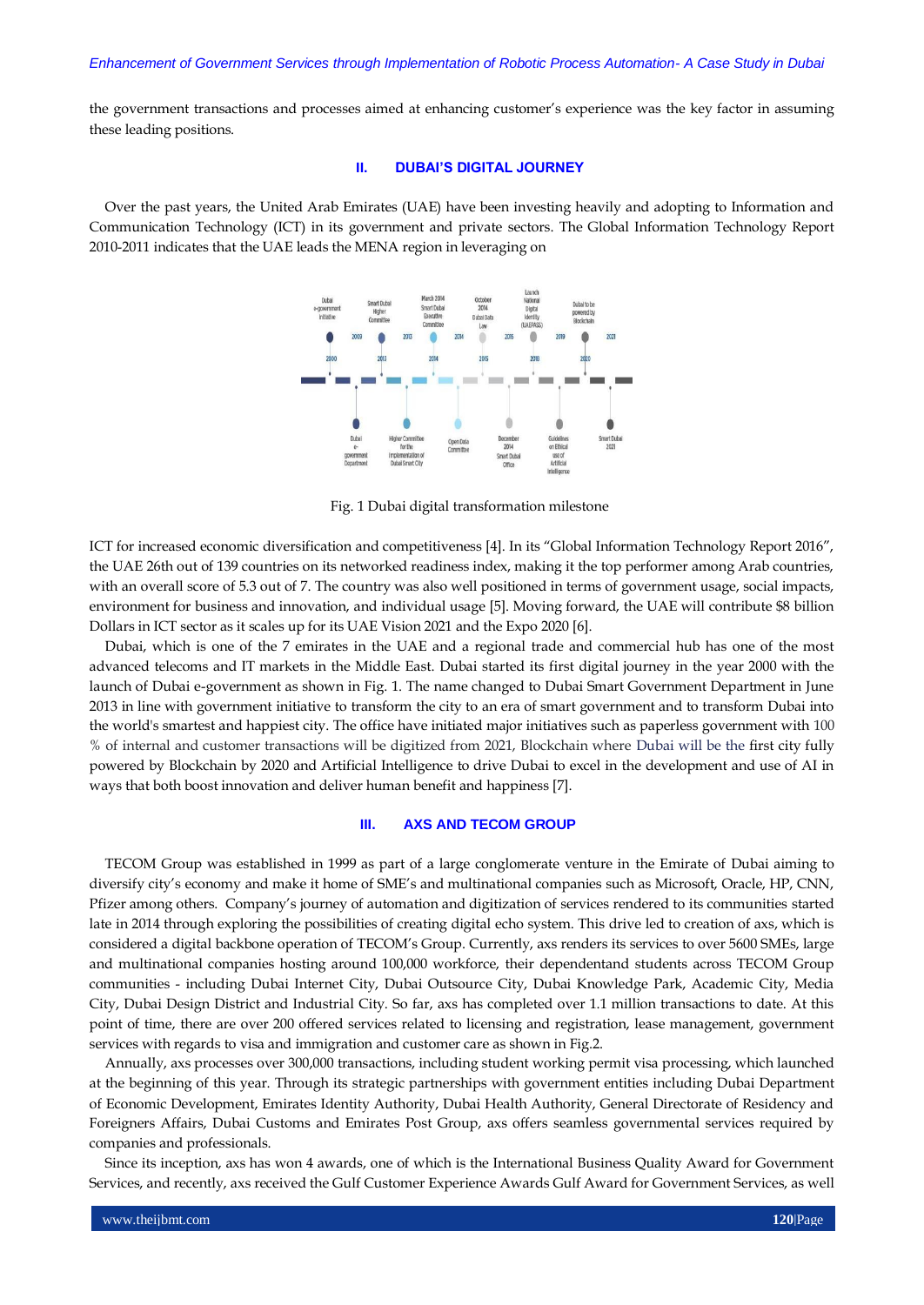#### *Enhancement of Government Services through Implementation of Robotic Process Automation- A Case Study in Dubai*

as the Best Call Center Award and Smart Technology Solution Providers Excellence Award' at the 23rd GCC Smart Government and Smart Cities Conference. In this paper, the context of the problem of routine and repetitive processes are detected, which sometimes results in human errors and the process of RPA implementation is laid out to enhance the experience for the end to end cycle of the Visa process by providing reliable business visa services.



Fig. 2 axs digital platform

# **IV. ROBOTIC PROCESS AUTOMATION**

Customer experience solutions should enable the service providers to know their customers, anticipate their needs and desires, and intelligently respond to them when and how they prefer. But if their current customer experience reality involves limited channels, incoherent customer information and technology boundaries that impact business operations or degrade customer experiences, it's likely time for a change [8]. Integration with the customer relationship management (CRM) is considered of outmost important aspect of any business operation, such requirement was one of the key points that uplifted the service level of the call center in order to obtain a full historic view of the customers' and requirements.

An RPA tool operates by mapping a process in the RPA tool language for the software robot to follow, with runtime allocated to execute the script by a control dashboard [9]. Hence, RPA tools aim to reduce the burden of repetitive, simple tasks on employees [10]. Now adopting to new technology such as robotics technology to automate repetitive tasks drives and enables us to empower our employees to oversee this technology and to optimize the customer experience and to focus on the overall success of our business operations. axs looks at RPA, which is considered a transformational technology, from the business strategy perspective. RPA is the opportunity to critically re-consider a subset of core business processes such as our government services.

### **V. TECHNOLOGY EMPLEMENTATION**

The key reasons that led axs to adopt RPA technology were customer's feedback received over past few years expressing their challenges to get served timely, internal stakeholder's feedback about the inefficiencies in processes and systems and aligning with the directives of the government of having a digital eco system. Now prior to technology implementation, we de-risk and structure any high-volume activities, which is subject to demand peaks and troughs. We first see that these can be controlled and turned into credible routines and then we design to augment our human workforce with these very smart, productive bots. axs has only gone live with the automation January, 2019. The key metrics that axs will adopt to measure the success of the RPA are the true online experience of our customer portal, with 24/7 execution of the bots, the consistency of service and how well we are managing through the peaks of services such as when students admissions are requested in bulk during July to September. Apart from the technology, the rigor that RPA instils allows the operations to manage by exceptions, digitally tracking cases in a manner where we learn from the process and where resolutions are repeatable. On the down side, one should be very careful. RPA agents mimicking people can start making incorrect decisions because of contextual changes. This may remain unnoticed for some time, leading to disastrous situations. There are also ethical and security risks when RPA agents impersonate people [11].

After careful considerations, Blue Prism was selected as a result of delivering world-class RPA implementations for nearly two decades. That hands-on experience has given us real drilled-down, practical knowledge of the RPA delivery process. They have created the Robotic Operation Model to give every Blue Prism user a clear methodology for their automation delivery [12]. During the implementation phase, it was carefully assessed that 3 bots would be deployed as a pilot project in processing government services to the customers. Furthermore, it should be noted that the model could become further enhanced with the inclusion of Optical Character Recognition (OCR), which solves the problems of human data entry. In general, RPA and OCR are complementary technologies, and they create the sort of efficiency that forward-thinkers will turn int[o competitive advantage](https://mypaperlessfax.com/rethinking-fax-1/). However, it's worth emphasizing the importance of selecting the right OCR to support the RPA process to excel rather than failing it since the forms to extract the data might differ [13].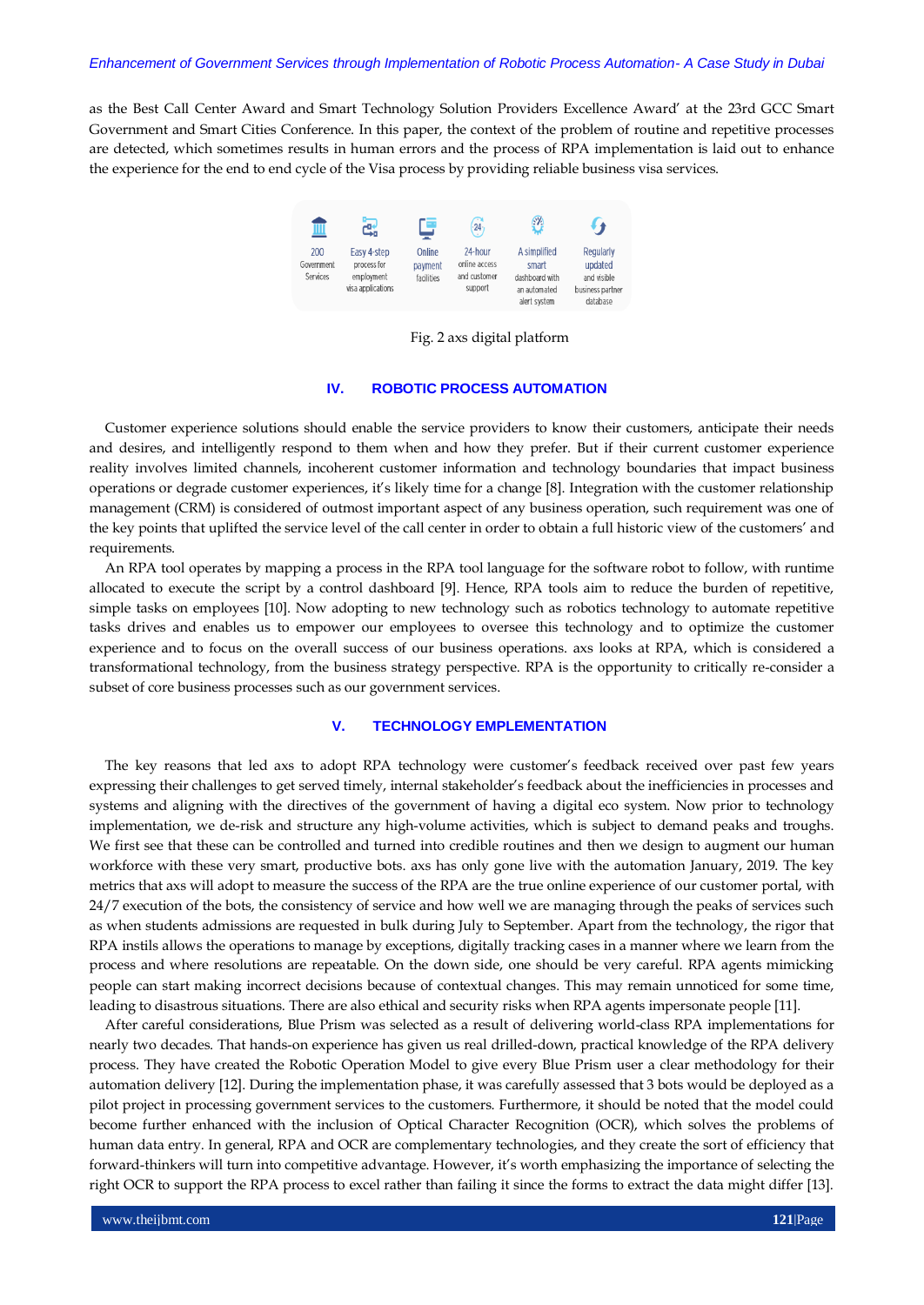Therefore, it would be wise to many automated solutions that aren't built with the ability to distinguish the relevant data from such a wide variety of sources and formats, and this is the reason why flexible OCR solutions are gaining momentum [14].

Now when it comes to strategic planning for the RPA implementation shown in Fig.3, the Implementation Partner, which was 10XDS from India, and they were selected based on their knowledge, experience, process domain and having the right approach. In the Process Maturity phase, it is important to exhibit that the RPA process is impactful, accurately measured and the customer journey is properly mapped. In the RPA Technology, we have to ensure it is complete, done in a structured manner and ease of supervision. The most crucial stage would be



Fig. 3 Strategic Planning of RPA Technology

discovering automation points in the entire customer journey, designing the right process and demonstrating its effectiveness and delivering at well-defined tasks and orchestrating them to reach stabilized stage.

To ensure the continuity of the RPA system in axs, the RPA Center of excellence (CoE) to be established as depicted in Fig. 4, it's important to ensure 2 key priorities namely lean and efficient governance and business-oriented automation. For the business Owner, which enables representatives (i.e. Process Owner) to communicate their automation needs to the RPA CoE. RPA Core Unit Member, manages and clarifies business expectations with the Process Owner and coordinates implementation with the dedicated IT team. The development team operates in agile mode; IT and business may report to the same unit. Core RPA units follow the overall axs guiding principles and risk and compliance policies, and ensure monitoring and strict adherence.

## **VI. RESULTS AND DISCUSSION**

Since the implementation of the RPA initiative, major improvements have been acknowledged and recorded across various areas such as headcounts optimization, employees' and customers' engagements, speed of service delivery, customer's data reporting and data visibility among others. Below are the main findings of the achieved results:

The government related processes were further enhanced and expedited reducing the timeframe of each transaction to be reduced by 50%. On the employees' performance, the employee engagement have improved by 30% as a result of reassignment of the back office employees to different tasks and projects rather than working on routine tasks such as processing employees visas, which were handled by bots through the RPA implementation show in Fig. 5. In theory, the system is set in a way such that each bot is equivalent to 3 employees processing the requested transactions.



Fig. 4 Establishment of RPA Center of Excellence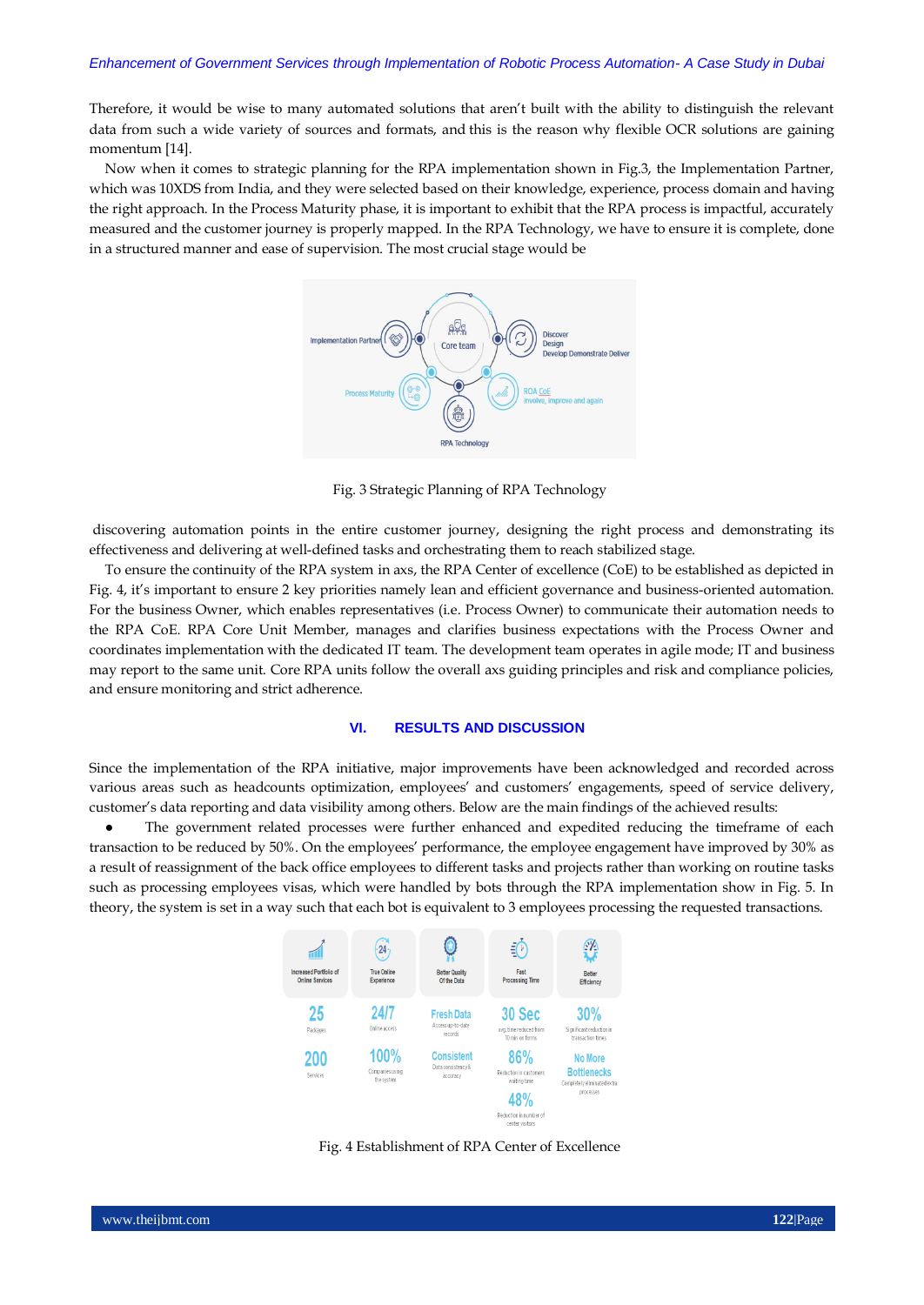

Fig. 5 outcome of RPA/OCR on Government Services

- More rapid responses achieved through errors free scanning and digitization of all requested documents fed into axs platform in support of OCR technology. The documents are processed and archived in the salesforce where they could be retrieved instantly.
- Similarly, customer's engagement exhibited a significant improvement over the past two years by more than 6% as a result of automation of government services and making easily accessible to all companies operating in TECOM's economic zones with utilization rate of the axs platform of 100% is achieved, automating over 80 services relate to employees' affairs such as salary certificate, no objection certificates among others. Moreover, customers started to view their own dashboards where they could track their employees' residency status, obtain detail demographics of their employees and their dependents among other indicators.

Since the strategy of axs is strongly aligned with government's vision and direction, more efforts will be exerted on new technologies such as blockchain where all local government transactions will be hooked to blockchain technology by 2020 through which it will lead to a more transparent, safe and secure processes and drastically eliminate any manipulation in the conducted transactions [15]. Moreover, all the processed transactions will be carried out are going to be part of government's vision of having paperless transactions and cutting the number of paper transactions by almost 100 million a year. Finally, leveraging on artificial intelligence (AI) to obtain data that can help axs to arrive getting a more concrete evidence and to enable making strategic decisions, understand crucial market trends and monitor growth across sectors. This data will assist axs in identifying the strengths and weaknesses of prospective business partners, as well as in attracting companies from vital sectors poised for growth, and advising companies specializing in niche sectors.

As part of the entire digital transformation roadmap, it is of a vital importance to embrace Customer Centricity through the deployment of AI in the daily government operation. Experts at Gartner Customer Experience Summit by Gartner Summits predicts that 25% of customer service operations will use virtual customer assistance by 2020 and forecasted that the future of the service industry will be dominated by artificial intelligence. With AI's capabilities to provide an intelligent, convenient and informed customer experience, we will see a boost in efficiency with leaner organizations and the resources to invest in other areas of growth [16]. Research shows that government institutions can save resources, create efficiencies, and save around 50% of finances by deploying artificial intelligence (AI) to perform the task. Private investors are heavily investing in AI that it is estimated between \$4 billion to \$5 billion in AI in 2016, and private equity firms invested \$1 billion to \$3 billion. That is more than three times as much as in 2013. Moreover, it is predicted that by 2025, the investment in AI might reach up to \$126 billion [17].

# **CONCLUSION**

axs, an operational entity of TECOM Group in Dubai started its digital journey in 2014 with the main focus on employing advanced technologies in upgrading its service level to its partners located in 11 economic zones under the group. In this paper, an advanced method of automation was applied aimed at enhancing its services levels rendered to its partners and to enhance its operational and financial efficiencies.Robotic process automation was deployed early this year to assist the back office in processing government services such as entry visa, employment and their dependents as well as students visas. The achieved results demonstrated a significant improvement in customer's engagement, employee engagement, and speed of service delivery and elimination of all human errors that could be committed during processing customer's request. It's worth noting that the RPA initiative would open a new frontier for